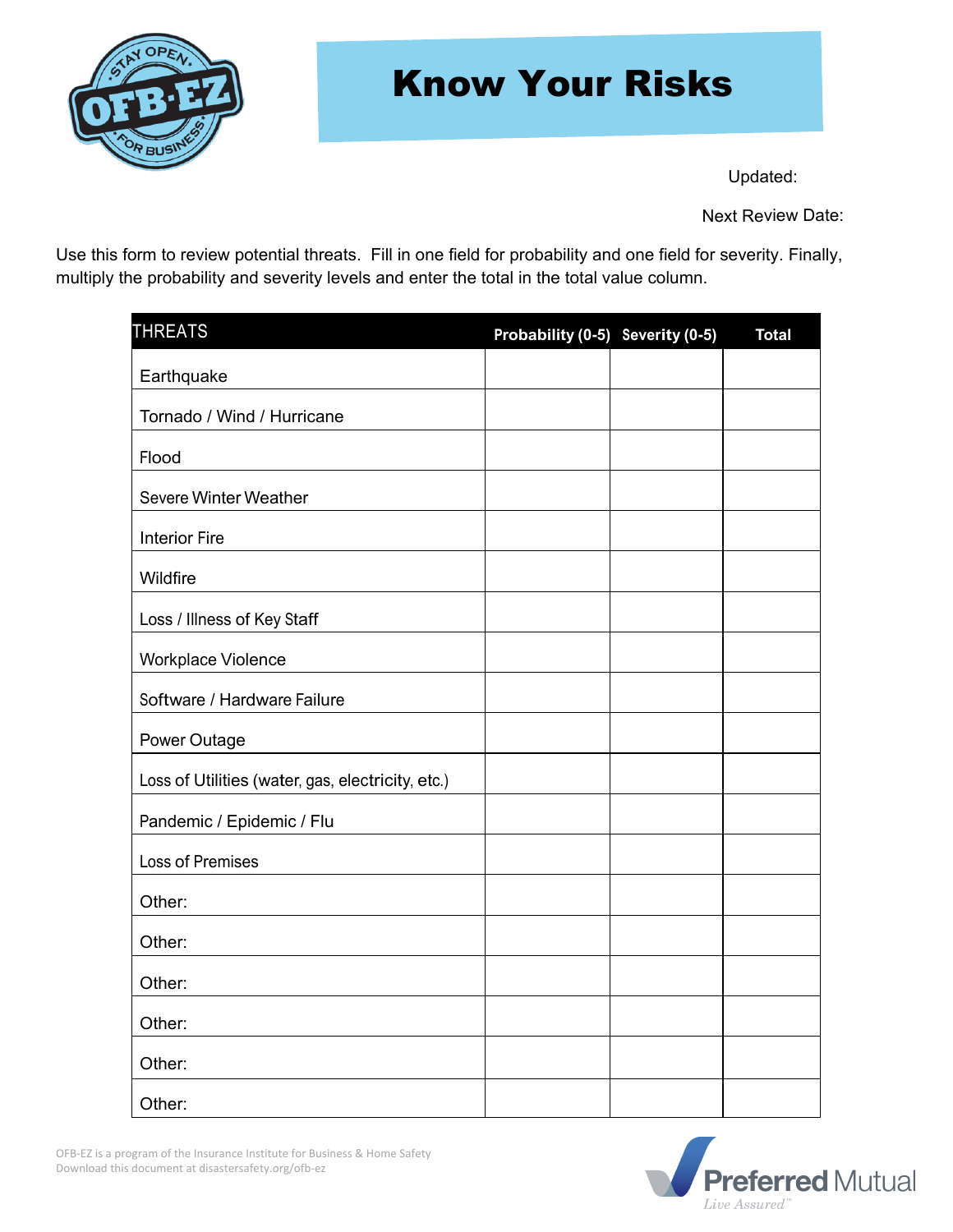

## Know Your Operations

Updated:

Next Review Date:

### **BUSINESS FUNCTION:**

| <b>Priority:</b>                                               | $\Box$ Extremely High $\Box$ High |  | $\Box$ Medium | Low |  |  |
|----------------------------------------------------------------|-----------------------------------|--|---------------|-----|--|--|
| Employee in charge:                                            |                                   |  |               |     |  |  |
| Timeframe or deadline:                                         |                                   |  |               |     |  |  |
| Money lost (or fines imposed) if not done:                     |                                   |  |               |     |  |  |
| Obligation: None Legal Contractual Regulatory Financial        |                                   |  |               |     |  |  |
| Who performs this function? (List all that apply)              |                                   |  |               |     |  |  |
| Employees:                                                     |                                   |  |               |     |  |  |
| Suppliers/vendors:                                             |                                   |  |               |     |  |  |
| Key contacts:                                                  |                                   |  |               |     |  |  |
| Who helps perform this function? (List all that apply)         |                                   |  |               |     |  |  |
| Employees:                                                     |                                   |  |               |     |  |  |
| Suppliers/vendors:                                             |                                   |  |               |     |  |  |
| Key contacts:                                                  |                                   |  |               |     |  |  |
| What is needed to perform this function? (List all that apply) |                                   |  |               |     |  |  |
| Equipment:                                                     |                                   |  |               |     |  |  |
| <b>Special Reports/Supplies:</b>                               |                                   |  |               |     |  |  |
| Dependencies:                                                  |                                   |  |               |     |  |  |
| Who uses the output from this function? (List all that apply)  |                                   |  |               |     |  |  |
| Employees:                                                     |                                   |  |               |     |  |  |



Suppliers/Vendors: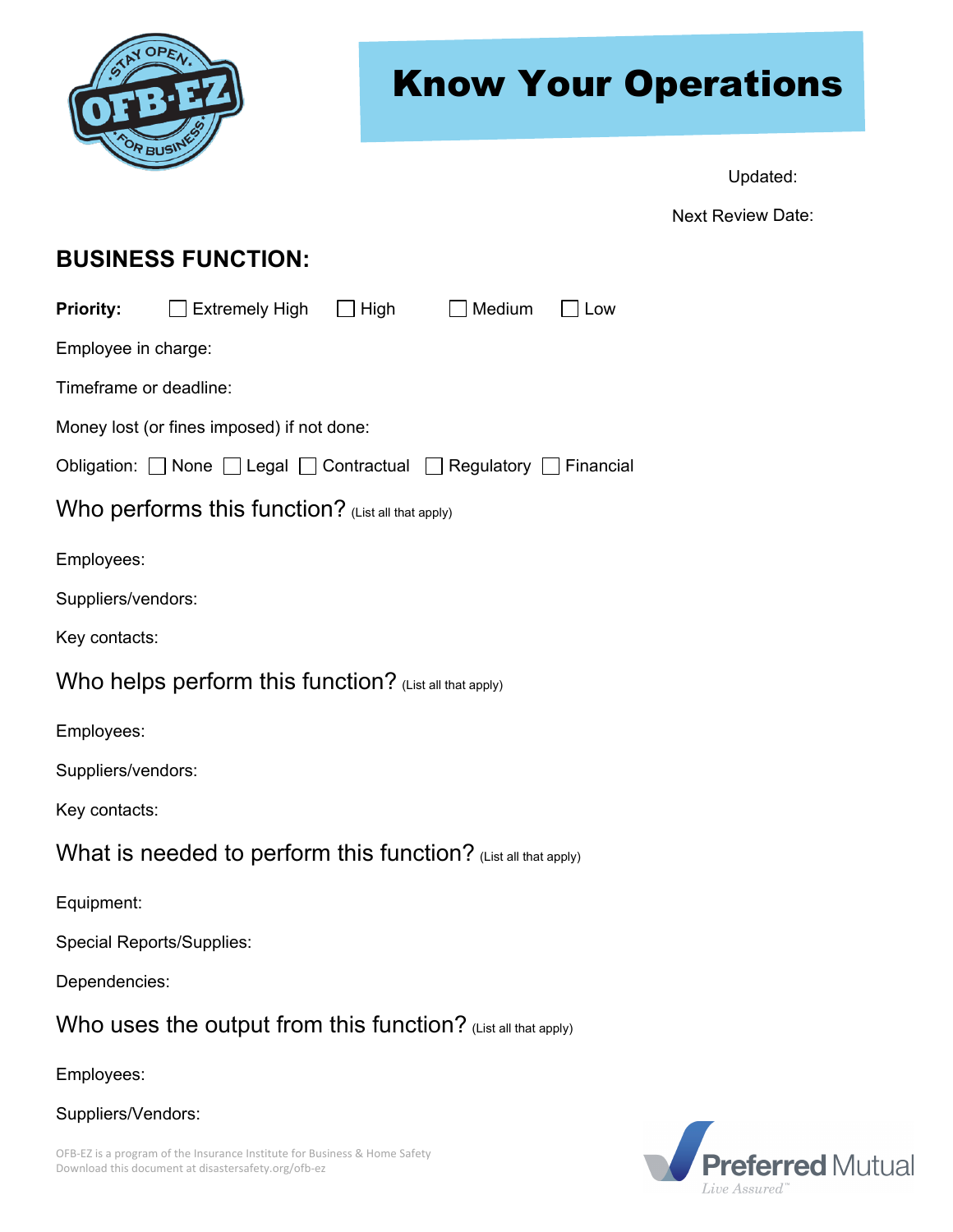Key Contacts:

### Brief description of how to complete this function:

Workaround methods:

Notes: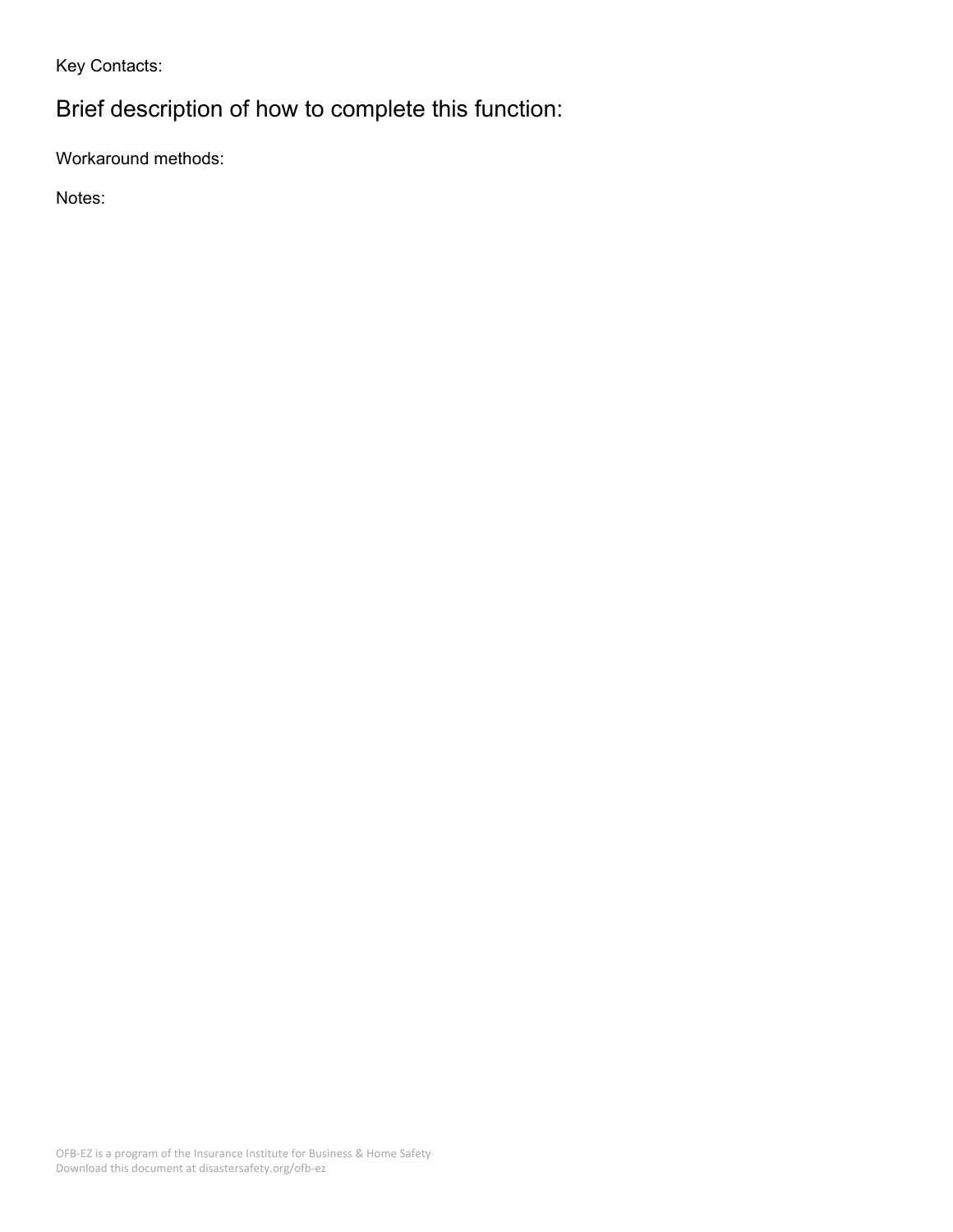

# Know Your Employees

Updated:

Next Review Date:

### **EMPLOYEE NAME:**

| Position / title:                     |                                    |                  |           |  |  |  |  |
|---------------------------------------|------------------------------------|------------------|-----------|--|--|--|--|
| Home address:                         |                                    |                  |           |  |  |  |  |
| City, State, ZIP:                     |                                    |                  |           |  |  |  |  |
| Office phone:                         | Ext.                               | Alternate phone: |           |  |  |  |  |
| Home phone:                           | Mobile phone:                      |                  |           |  |  |  |  |
| Office email:                         |                                    |                  |           |  |  |  |  |
| Home email:                           |                                    |                  |           |  |  |  |  |
| Special needs:                        |                                    |                  |           |  |  |  |  |
| <b>Certifications</b>                 |                                    |                  |           |  |  |  |  |
| First Aid                             | Emergency Medical Technician (EMT) | $\Box$ CPR       | Ham Radio |  |  |  |  |
| Other:                                |                                    |                  |           |  |  |  |  |
| Special Licenses:                     |                                    |                  |           |  |  |  |  |
| <b>Local Emergency Contact</b>        |                                    |                  |           |  |  |  |  |
| Full name:                            |                                    | Relationship:    |           |  |  |  |  |
| Home phone:                           |                                    | Mobile phone:    |           |  |  |  |  |
| Email:                                |                                    |                  |           |  |  |  |  |
| <b>Out of State Emergency Contact</b> |                                    |                  |           |  |  |  |  |
| Full name:                            |                                    | Relationship:    |           |  |  |  |  |
| Home phone:                           |                                    | Mobile phone:    |           |  |  |  |  |
| Email:                                |                                    |                  |           |  |  |  |  |

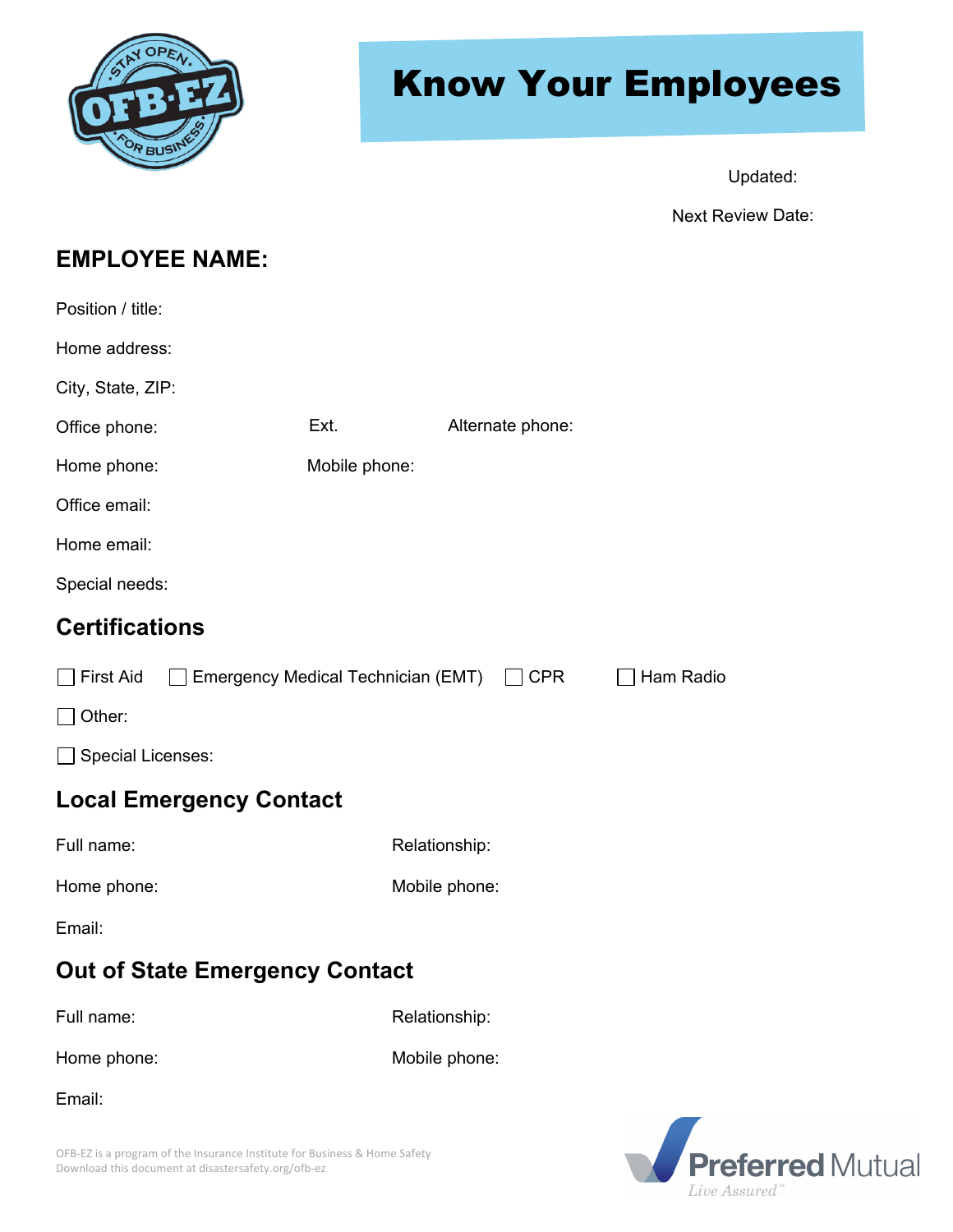

### **Know Your Key Customers, Contacts, Suppliers and Vendors**

Updated:

Next Review Date:

### **CONTACT TYPE:**

□ Current Supplier/Vendor □ Back-Up Supplier/Vendor □ Key Customer/Contact

Company / Individual Name:

Account Number:

Materials / Service Provided:

Street Address:

City, State, ZIP:

Company phone:

Website:

#### **Company Representative**

Primary Contact:

Title:

Office phone:

Mobile phone:

Email:

Alternate Contact:

Title:

Office phone:

Mobile phone:

Email:

Notes:

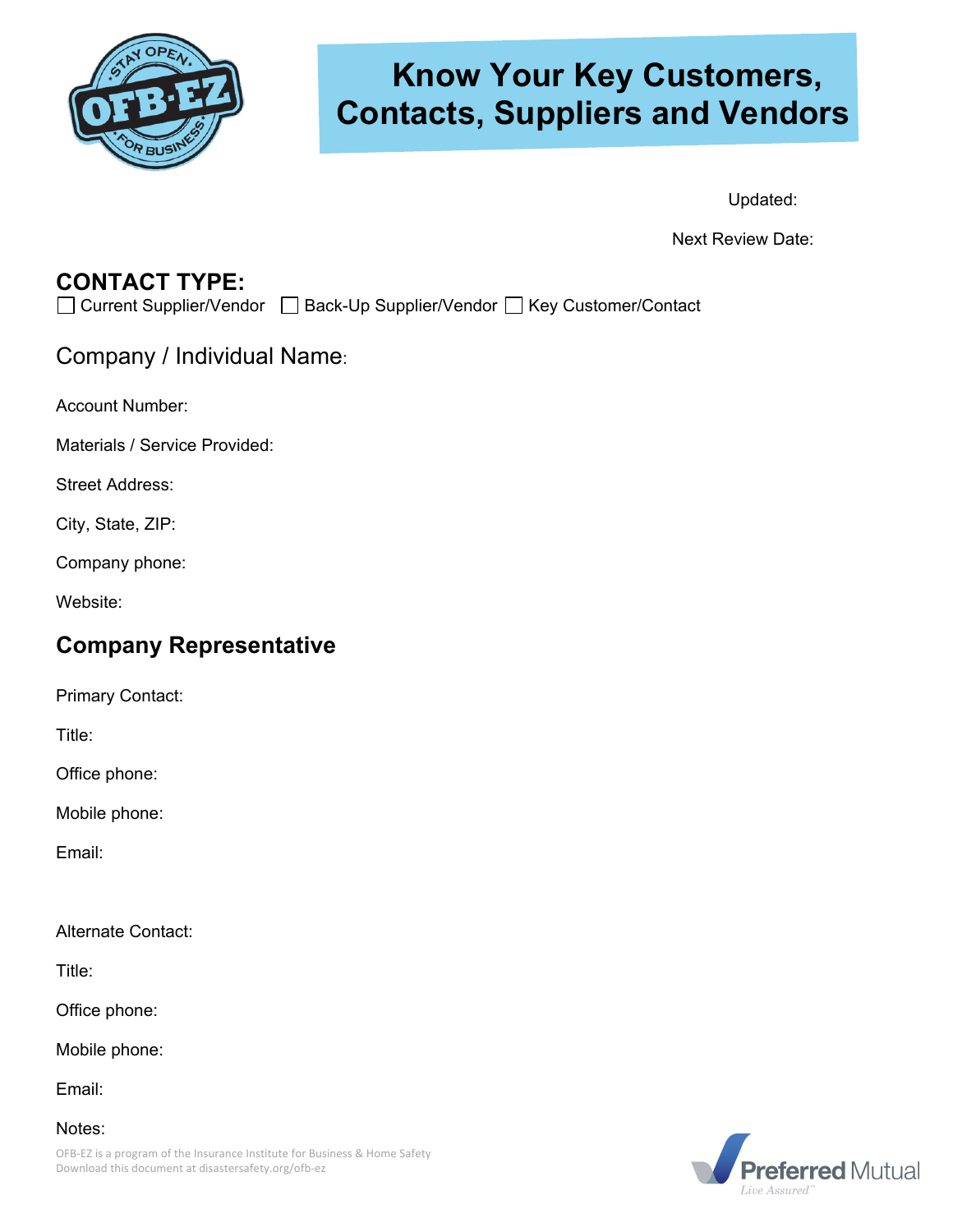

## **Know Your Information Technology**

Updated:

Next Review Date:

#### **TYPE:**  $\Box$  Computer Equipment/Hardware  $\Box$  Computer Software  $\Box$  Vital Records

Item:

Title and Version / Model Number:

Serial / Customer Number:

Registered User Name:

Purchase / Lease Price:

Purchase / Lease Date:

Quantity (equipment) or Number of Licenses (software):

License Numbers:

Technical Support Number:

Primary Supplier / Vendor:

Alternate Supplier / Vendor:

Notes:

#### Name of vital record:

Name of Business Function Vital Record Supports:

Type of Media:

Is it Backed Up? How often is it backed up?

Type of Media for Backup:

Where is it Stored?

Can the record be recreated?

Notes:

OFB-EZ is a program of the Insurance Institute for Business & Home Safety Download this document at disastersafety.org/ofb-ez

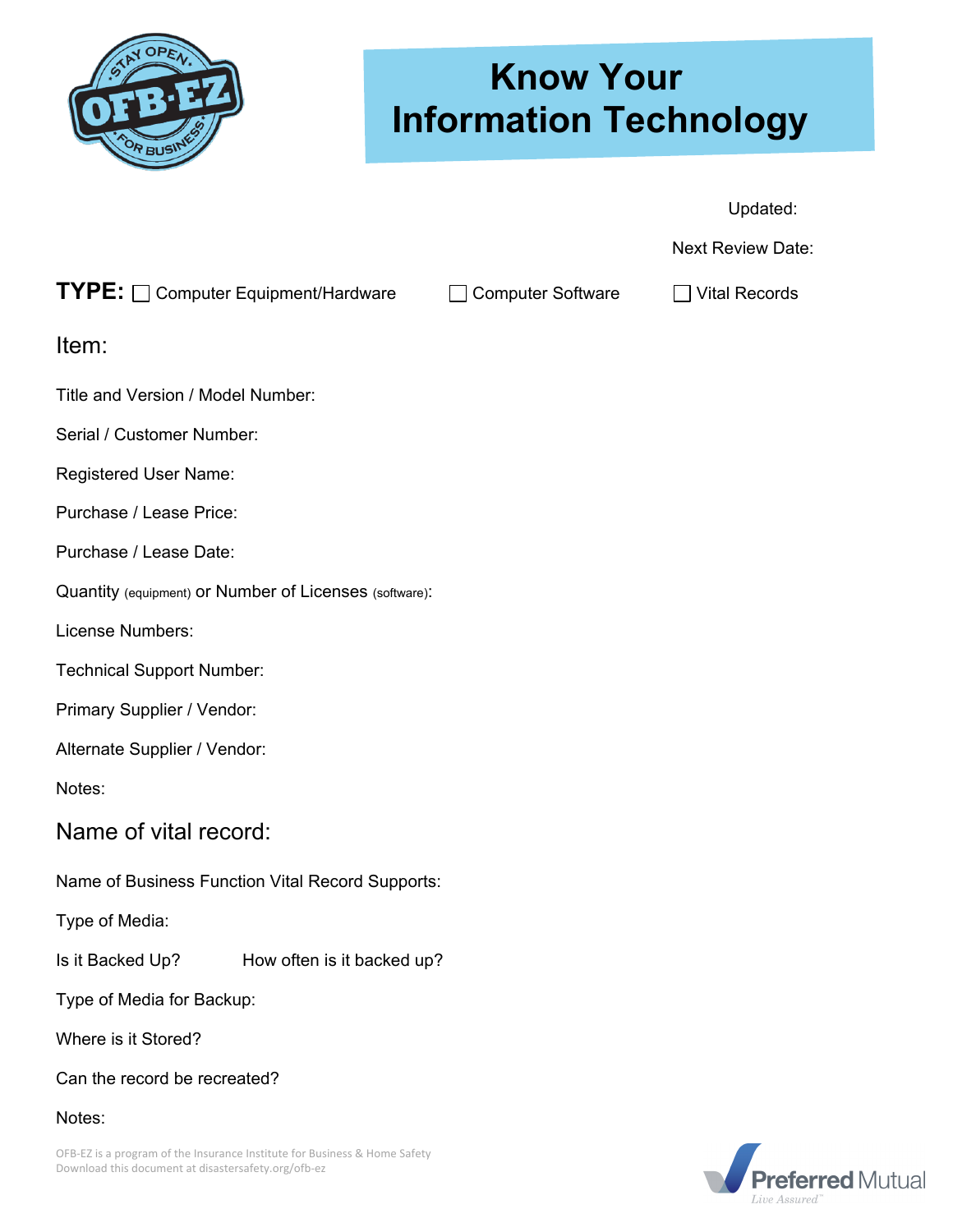

### Know Your Finances

Updated:

Next Review Date:

### **Overall Business Needs**

Have you worked with your bank to set up a line of credit for your company?

- Who is responsible to activate it and who has access to it?
- How much cash would be needed to survive a 3-day, 5-day, 10-day, or longer shutdown?

For what purpose is the cash needed? Will you have that cash on hand?

Who would make the decision to utilize the cash?

Who would have access to the cash?

Do you have sufficient cash to pay for various additional services that might be needed, such as janitorial or

security services?

Do you have a company credit card that could be used for emergency purchases?

Who is authorized to use the credit card?

Will you be able to pay your bills/accounts payable?

Do you have procedures in place to accommodate a business disruption?

Will you be able to continue to accept payments from customers/accounts receivable?

Do you have procedures in place to accommodate a business disruption?

Have you identified an alternate location where you can work?

### **Human Resources**

In the event of a widespread disaster, how will payroll be handled?

If your business is forced to shut down temporarily, will some or all employees continue to be paid?

For how long?

Will they be able to use their sick and/or vacation time without restriction?

Are there union considerations?

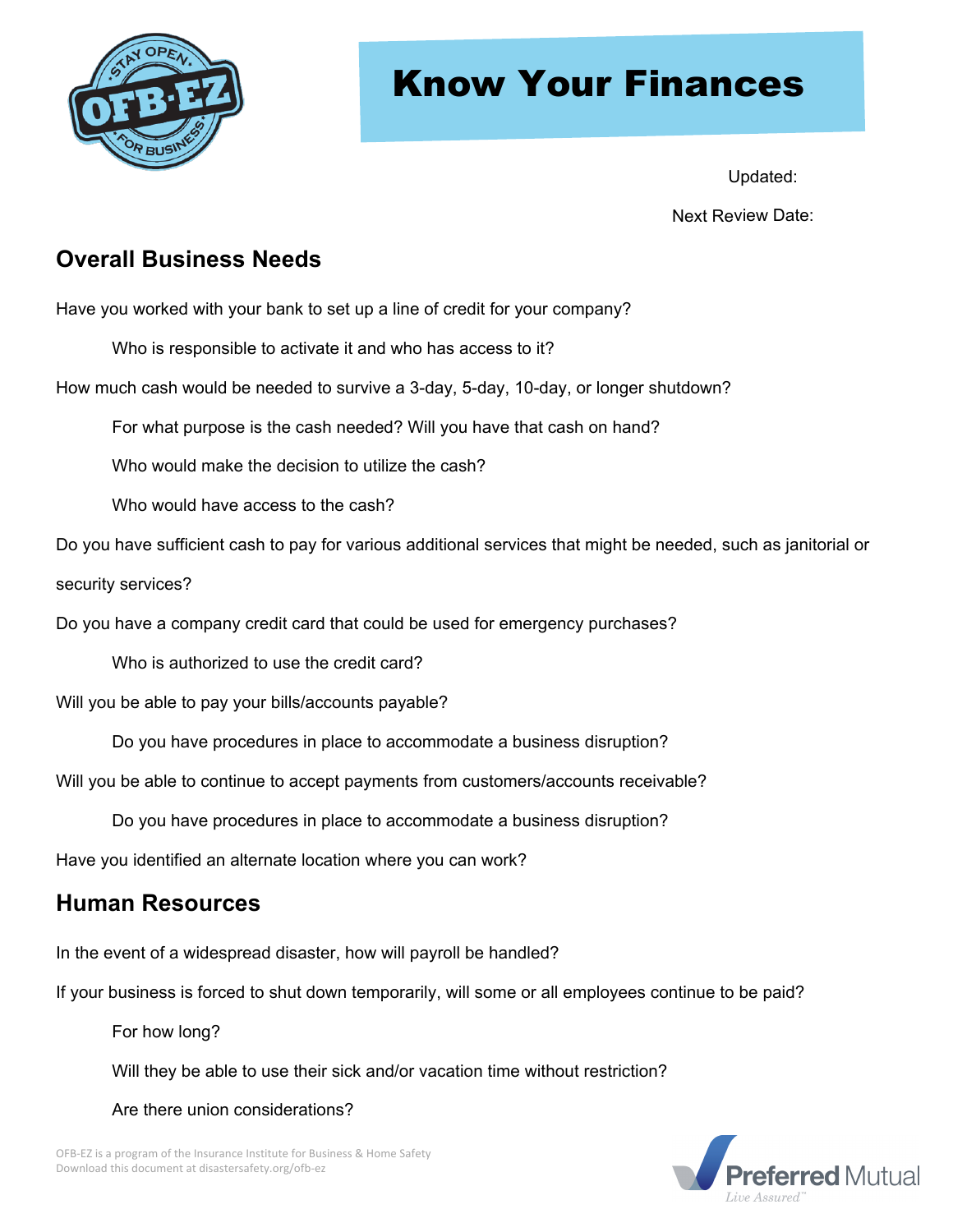Have your employees been made aware of your policies that will be in place during a disruption? If banks are closed, will your business provide payroll-cashing services? What is your business' policy on cash advances, check cashing, and employee loans? Will your employees be expected to work overtime?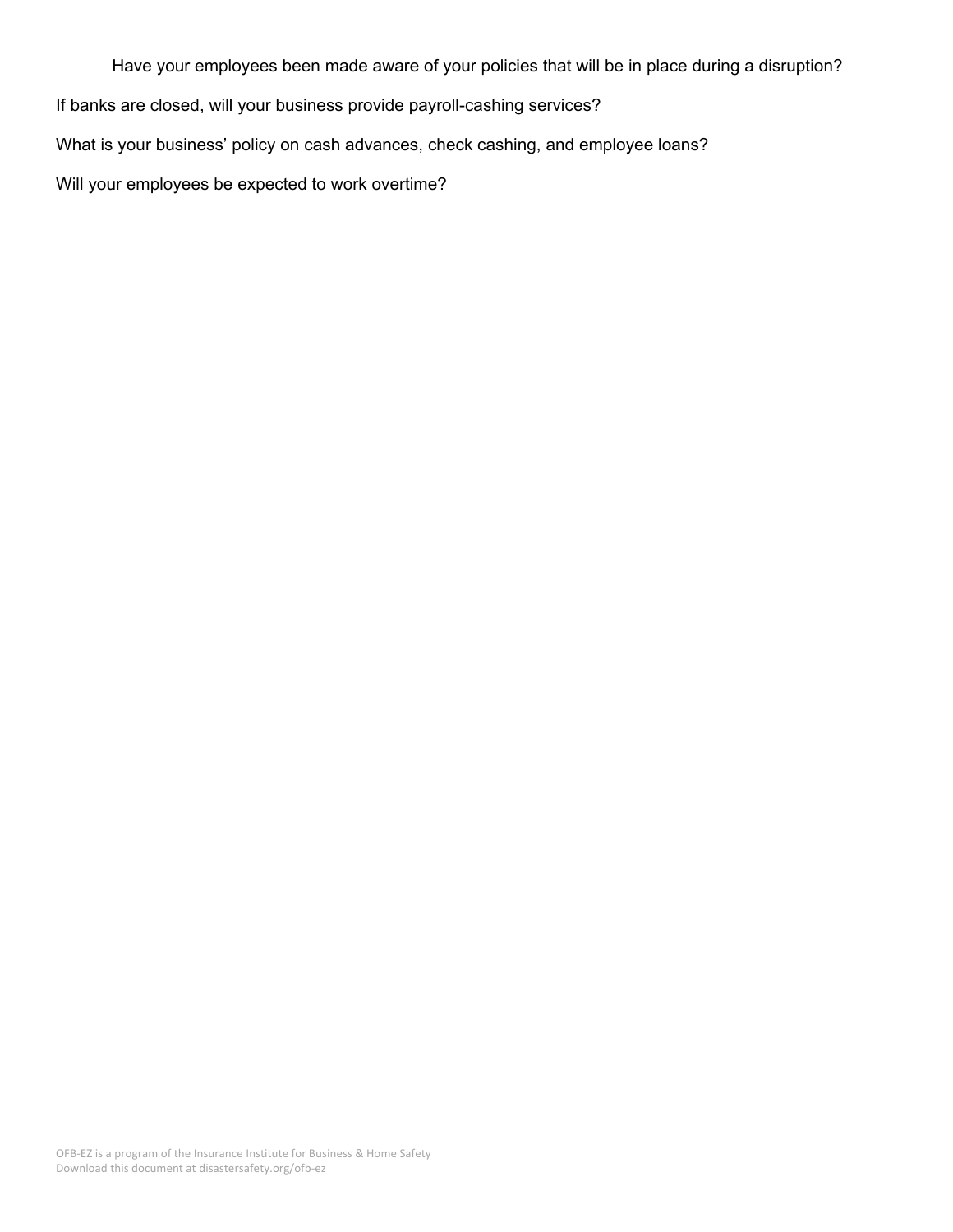

### **Know When to Test Your Plan**  Table Top Exercise: Power Outage Scenario

Exercise Date:

Next Exercise Date:

It is a hot, rainy Friday morning. The current time is 11:30 AM. Suddenly, the lights go out and all of the computers, printers, and copiers turn off. For a few seconds, there is silence before the chatter begins to pick up. One of your emergency lights comes on, but the rest are not working. While many of the offices have windows to provide minimal light, the majority of the hallways and interior rooms are left in the dark.

1. Take the first 10 minutes to discuss what you will do next.

It is now 1:00 PM and the lights still are not on. The building HVAC has been off now for 1 % hours and the temperature inside the building is gradually becoming unbearable. Your entire power grid is without power. There is no word from the electric company about restoration of power.

- 2. Now what are you going to do?
- 3. Is your technology/computer room being dealt with? By whom?
- 4. Has someone turned off all computers, printers, and equipment to prevent electrical surge when power is restored?
- 5. Is your phone system down? How are you going to manage the phone lines?

It is now 2:00 PM. Employees are asking if they can leave early. The word around town is that the power might not be restored for several days.

- 6. How will you communicate this message?
- 7. What instructions will you convey to your employees? Customers? Vendors?
- 8. Are you going to declare a disaster in order to activate your business continuity plan?

Continue your discussion with the following questions:

- 9. How are people within the organization communicating with each other (e.g., sending and receiving messages, information, and response details)?
- 10. How are they communication with other stakeholders (e.g., your customers and clients, the media)?
- 11. Is there a pre-determined and agreed upon central meeting place for company leaders, management, and employees?
- 12. Is there a copy of your business continuity plan that you can easily retrieve?
- 13. Are there any business processes for which there are manual workarounds?